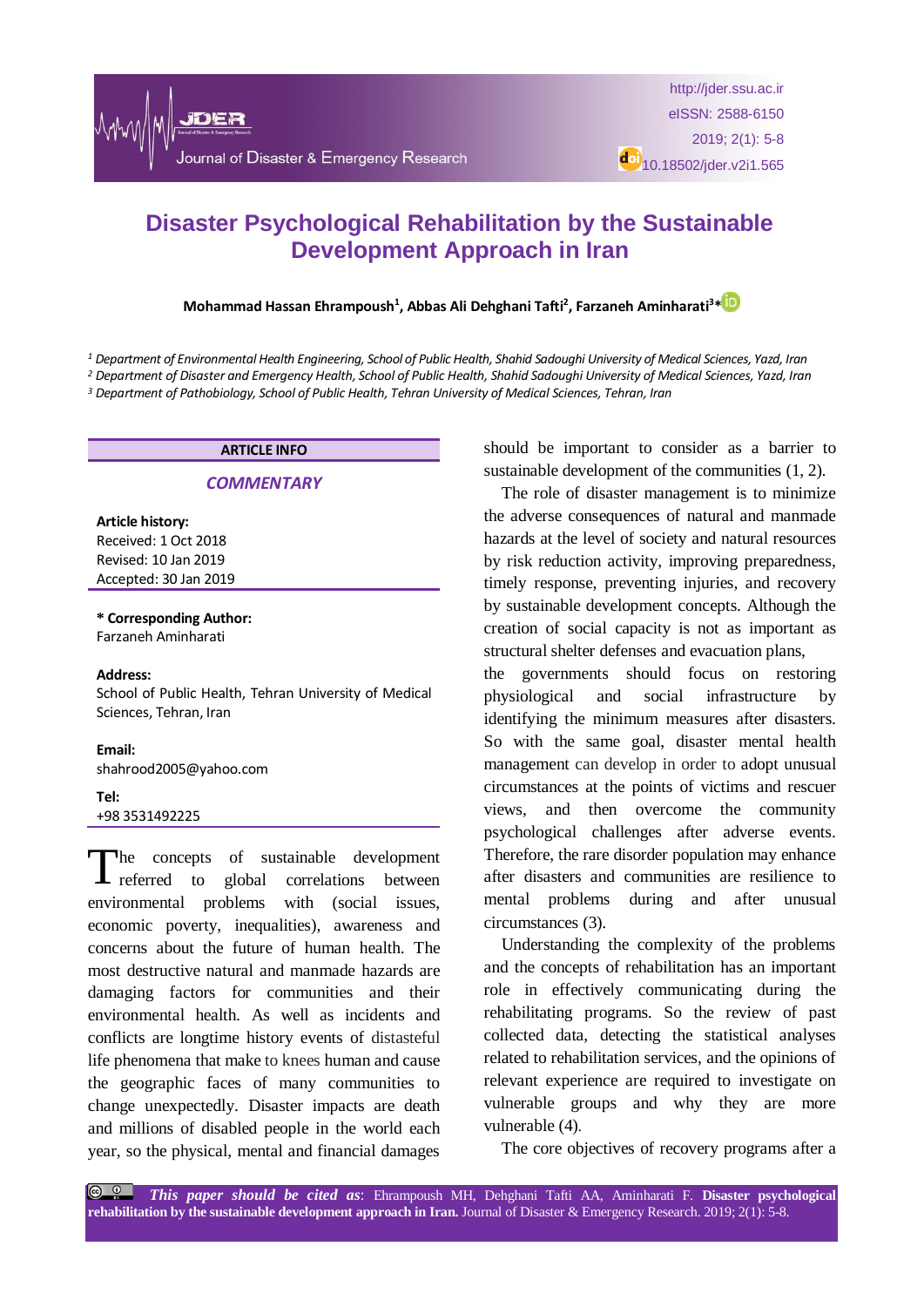disaster by the sustainable development goals are increasing resiliency, capacity-building priorities, developing justice and social /economic equality, and rehabilitating mental health programs in the survivor of a disaster. The first important step to reach these reality objectives is collecting cluster information that includes the national rehabilitation programs and carrying out some physiological disorders research on the post-traumatic stress disorder (PTSD) after the disaster. Moreover, the flexible multilateral objectives and stakeholder interventions should be considered during the process. To evaluate the rehabilitation programs after disasters, the appropriate items such as (planning, effectiveness toolset, training, intervention effects, feedback effectiveness measures, and continued flexibility changes) must be in a concept of community-based disaster management in the affected population (5).

The psychosocial rehabilitation programs that were carried out in Iran included the effectiveness of cognitive-behavioral therapy after the war in PTSD patients by Kashani in 2005, and Hashemian and Mirzaee in 2006 (6). The tools which were used in previous investigations for assessing the intervention impacts on different disaster exposures have been the General Health Questionnaire-28 (7), Rutter children's behavior questionnaire (8), and Watson PTSD interview (9, 10).

The investigation on war veteran life qualities by Najafi during 2011 revealed that the veterans who suffered from PTSD had serious mental health problems, bodily pain, weakness in general health and physical vitality functions, a low score in business and social functions (11).

Another study by Mirdoragi on veterans during 2012 which was about cognitive – behavioral inhibitions and (verbal/nonverbal) working memory showed the weaker neuropsychological symptoms that indicate a failure in cognitive- behavioral inhibition, and lack of sustained attention in working memory. Thus, the failure of such activity implementations can be the comprehensive definition of PTSD symptoms (12, 13).

The other studies cognitive-behavioral therapy has been more effective in reducing symptoms of stress disorder after the incident (14, 15). While in 2008, the studies by Farhoudian on the prevalence of PTSD showed the community-based interventions had been vital needs in the affected population (16).

The evidence showed that after Rudbar earthquake in 1990, the educational and investigating strategies in the preparedness program such as professional public manual series, training of trainer (TOT) workshop series have been established immediately by ( Yasamy et al., 2000 ) and then continued by relevant human resource development. Besides, a new series of professional training started for relief workers, and executive officers by the UNICEF support (15). Moreover, the Red Crescent relief worker educations have been provided the important training needs on basic psychosocial skills because they were the misinformed disaster survivors in the fatal happening of their close relatives in Qazvin earthquake. For this purpose, the mental health office in the ministry of health (MOH) started the national programs with the cooperation of Red Crescent and Qazvin University of Medical Sciences in 2002 (15). In the same way, many interventions were conducted at the school and community, and training activities were implemented by MOH after Bam earthquake. However, Bam earthquake had 240 spinal cord injuries (SCI) and many patients, especially women feeling the fear of separation from their families, and the mental problems increased in earthquake victims. Therefore, the educational programs on SCI considered useful intervention and women have been enthusiastic in learning about their disabilities and more results of educational activities that appeared several months later (17).

To access sustainable development goals, the continuing rehabilitation programs are the most important strategies in order to develop human resources. By this means, TOTs were conducted by the ministry of health national disaster mental programs for Qazvin earthquake on June 22, 2002. Therefore, MOH was prepared for psychosocial interventions on the first following days of Bam devastating earthquake on December 26, 2003.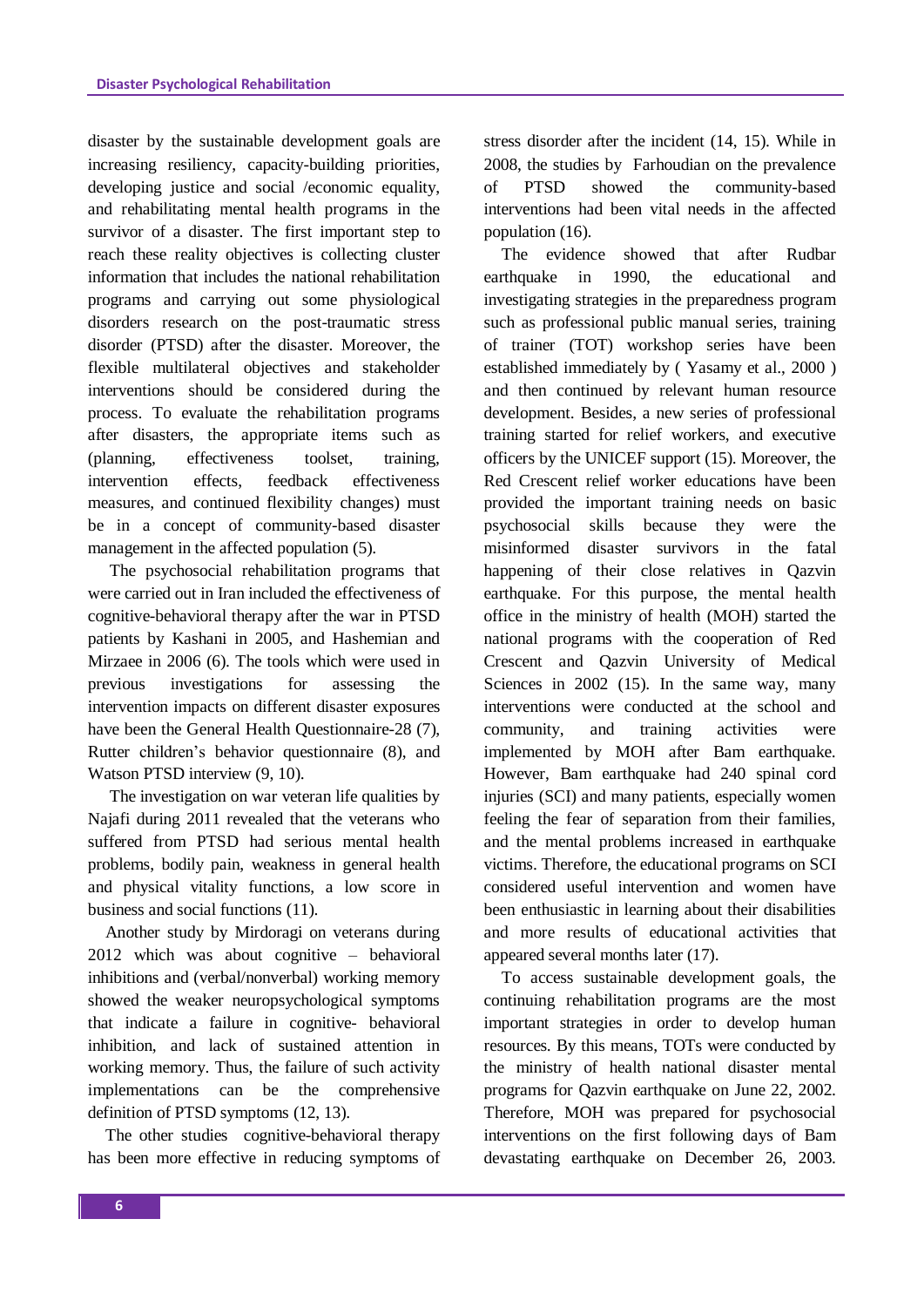Moreover, the trauma consulting programs for teachers have been placed directly by MOH and indirectly through trained professional school consultant (15). According to this, the communitybased psychosocial interventions in Iran was included the support of survivors, build up social networks, set up the public meetings by the psychosocial teams, employ the NGOs that participate in all stages of the program from planning to the operation, and more trained manpower in regional populations (15, 16).

For continual rehabilitation, monitoring program was done by the supervisors, and then feedbacks gave to field-mental health workers, so the effectiveness evaluation of programs was uninterrupted by collecting clinical data between the yearly field workers (18).

 More studies showed that the permanence of psychosocial rehabilitation by the sustainable development approach can be achieved by providing the questioner checklist and assessing the indicators during three stages.

At the first stage, the established rehabilitation activities must be evaluated and promoted, while the empowerment flexibility should be promoted by the lifestyle improving.

During the second phase, capacity building and the assessment of needs should be conducted as a part of being secured and the resiliency rates of disaster victims should be evaluated. Therefore, the activated assessments use some of the social requirements such as dialogue, education, training, community feedback, and the appropriate social activities that should be implemented in various communities.

In the third round, technological capacity building assessments and opportunities for continuing rehabilitation must take place by the new

## **References**

- 1.Davidson AC, Mellor DJ. The adjustment of children of Australian Vietnam veterans: is there evidence for the transgenerational transmission of the effects of warrelated trauma? Australian and New Zealand Journal of Psychiatry. 2001; 35(3): 345-51.
- 2.Renshaw KD, Rodrigues CS, Jones DH. Combat

continuity employment ensuring. Therefore, reducing the stress and promoting the quality of life in people are very important issues that should be in essential objectives of health authorities in ensuring sustainable rehabilitation (19).

Today, learning communication skills such as conflict resolution training is one of the life skill activities in increasing educational awareness, by which the patient can be supported by their families. Thus, the community members will be able to improve their welfare by providing the new opportunities for consecutive monitoring (20).

These results improved that family health system attentions on PTSD patients may have been an important roles on educational policy plans, counseling, treatment, and the promotion of different communities which are the goals of sustainable development.

## **Acknowledgments**

Thanks are owed to those whose experience were used in this study, and who cooperated in conducting this study: Azar Aminharati, and Farzaneh Sardari.

## **Funding source**

There was no funding source for this study.

### **Conflict of interest**

The authors did not report any conflict of interest.

# **Authors' contribution**

Farzaneh Aminharati wrote the first draft of the manuscript. All authors read and approved the final draft of the manuscript.

exposure, psychological symptoms, and marital satisfaction in National Guard soldiers who served in Operation Iraqi Freedom from 2005 to 2006. Anxiety, Stress, & Coping. 2009; 22(1): 101-15.

3.King DW, Taft C, King LA, et al. Directionality of the association between social support and Posttraumatic